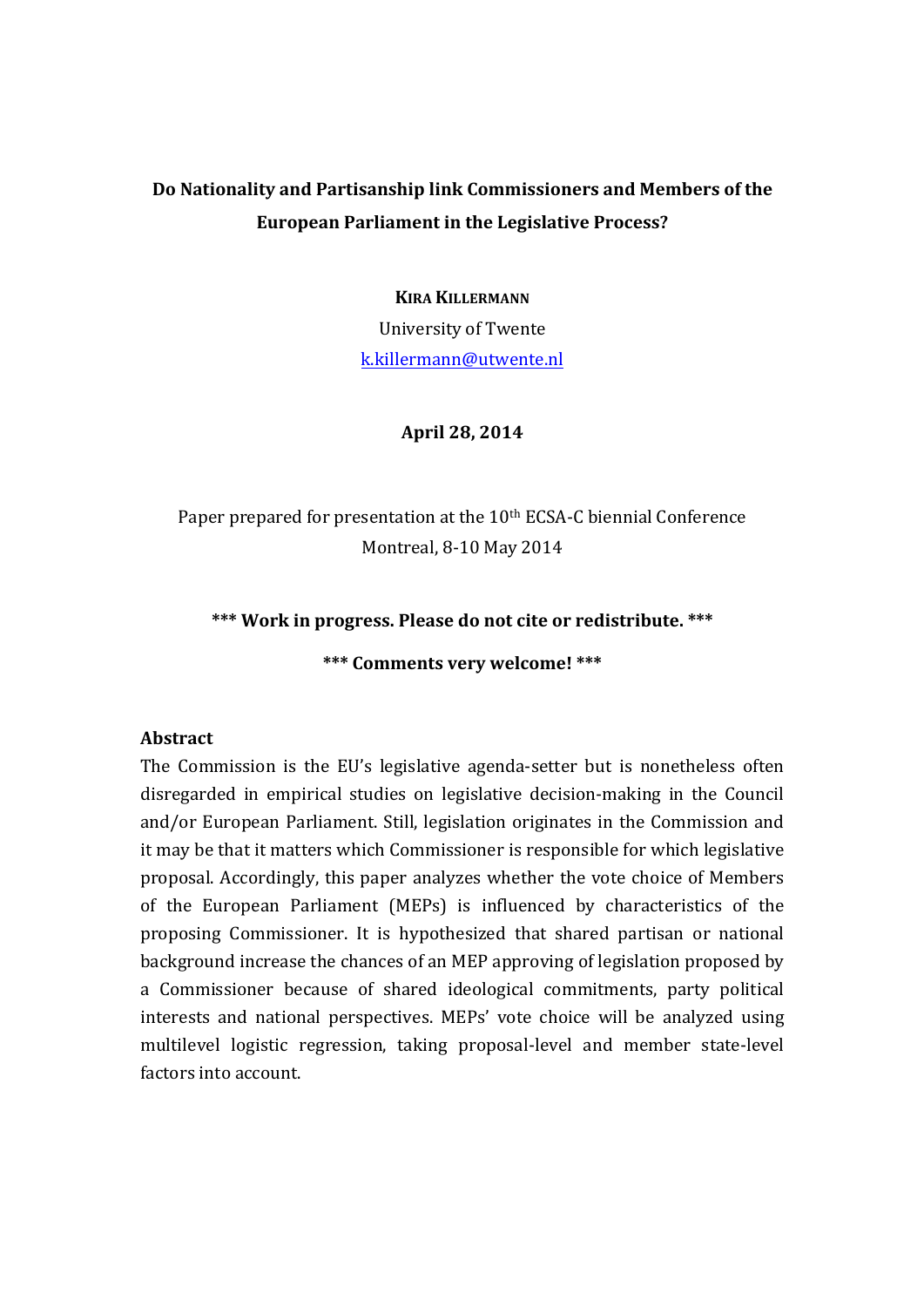#### **Introduction**

European Commissioners are formally required to carry out their responsibilities independently of member states' influence and to promote the general interest of the European Union in doing so (Article 17, TFEU). Yet, most Commissioners are party politicians with previous political careers in their home countries (Döring, 2007; Wonka, 2007). Furthermore, they are selected by the national governments that are composed of political parties and are expected to defend national interests. The Commission is the EU's legislative agenda-setter establishing whether national or party political links influence its behavior is important for understanding the outcome of the whole legislative process.

There is anecdotal evidence suggesting that Commissioners indeed do not always act independently of their background. For example, when the Commission proposed decreasing new cars' greenhouse gas emissions in early 2008, the German Commissioner for Enterprise and Industry, Günter Verheugen, argued against such targets – presumably to protect Germany's important car industry (Goldirova, 2008; Willis, 2010). Another example highlights the partisan influence on the Commission. In 2004 the Party of European Socialists formed a 'high-level group' chaired by the then-incumbent Trade Commissioner Pascal Lamy to formulate proposals for the Commission's agenda for 2005 to 2009 (Beunderman, 2004). With its focus on the Lisbon Strategy and sustainability the Commission's work program indeed picked up some central issues of the Socialist 2004 EP-election campaign (cf. Commission, 2005; PES, 2004).

This article analyses whether nationality and partisanship provide linkages between the Commissioner proposing new legislation and the Member of the European Parliament (MEPs). Previous studies have found that voting cohesion in the EP is higher along ideological lines than along national lines (Hix and Noury, 2009; Hix, 2002). Furthermore, Hagemann and Høyland (2010) as well as Mühlböck (2013) found that political parties provide for linkages between the Council and the EP. Based on a previous study that linked voting in the Council to the proposing Commissioner (Killermann, 2014), this paper focuses on the relation between the EP and the Commission and the role that nationality and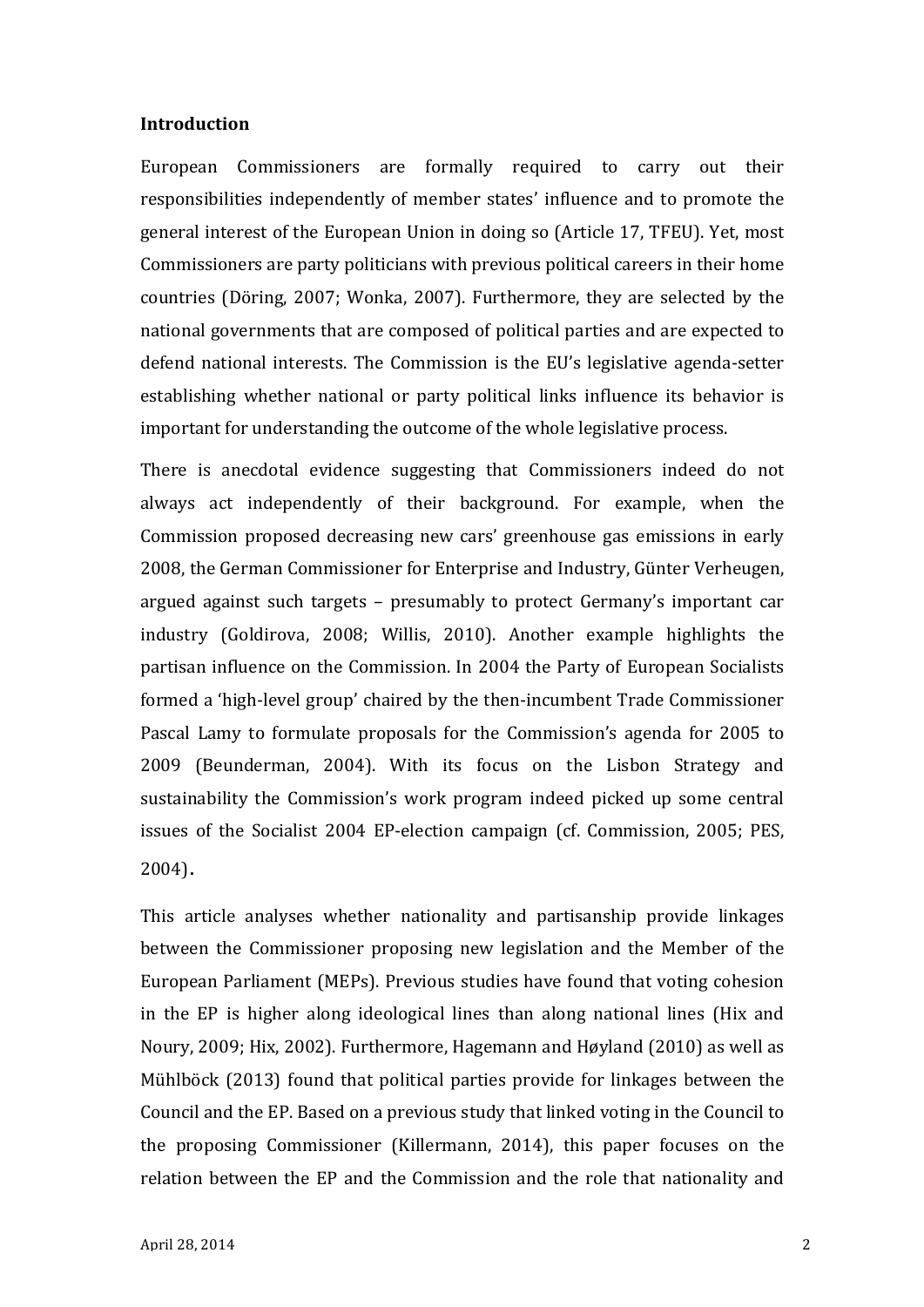partisanship play in linking these institutions. It is hypothesized that MEPs sharing national and partisan ties with the proposing Commissioner are less likely to cast a negative vote.

#### **Commissioners as Agents**

In scholarly accounts of EU policy-making, the Commission was long treated as a technocratic – or even apolitical – actor (e.g. Majone, 2001; Moravcsik, 2002: 613). Accordingly, intergovernmental bargains were deemed decisive for European integration and Commissioners were relegated to the role of faithful implementers of governmental decisions. In contrast, Wonka has argued that Commissioners should be understood as political rather than technocratic actors  $-$  at least since the adoption of the Single European Act in 1987 (Wonka, 2007: 185). Accordingly, Commissioners are expected to have policy preferences and to use the power delegated to them to act on these preferences. Following this argument, this article focuses on nationality and partisanship as sources of Commissioners' preferences.

The nomination stage is generally expected to be the most efficient ex ante control stage principals have at their disposal (e.g. Calvert et al., 1989; Epstein and O'Halloran, 1994; as summarized by Reenock and Poggione, 2004). Each member state nominates its Commissioner, who needs the support of a qualified majority vote of the member states in the Council and a simple majority in the EP. The appointment process thus represents the initial delegation of authority from the member states as principals to the Commissioners as their agents (see for instance Pollack, 1997; Tallberg, 2002). Commissioners are  $-$  to some degree – agents of the member state governments who selected them. Thus, there are both national and often party political ties between a member state government and "their" Commissioner. 

Governments try to alleviate the delegation-related problems (see Hölmstrom, 1979) in Commissioner-nomination in several ways. First, in pre-appointment screening governments apparently take cues from past behaviour, as Döring  $(2007)$  and Wonka  $(2007)$  describe. They then nominate high-profile national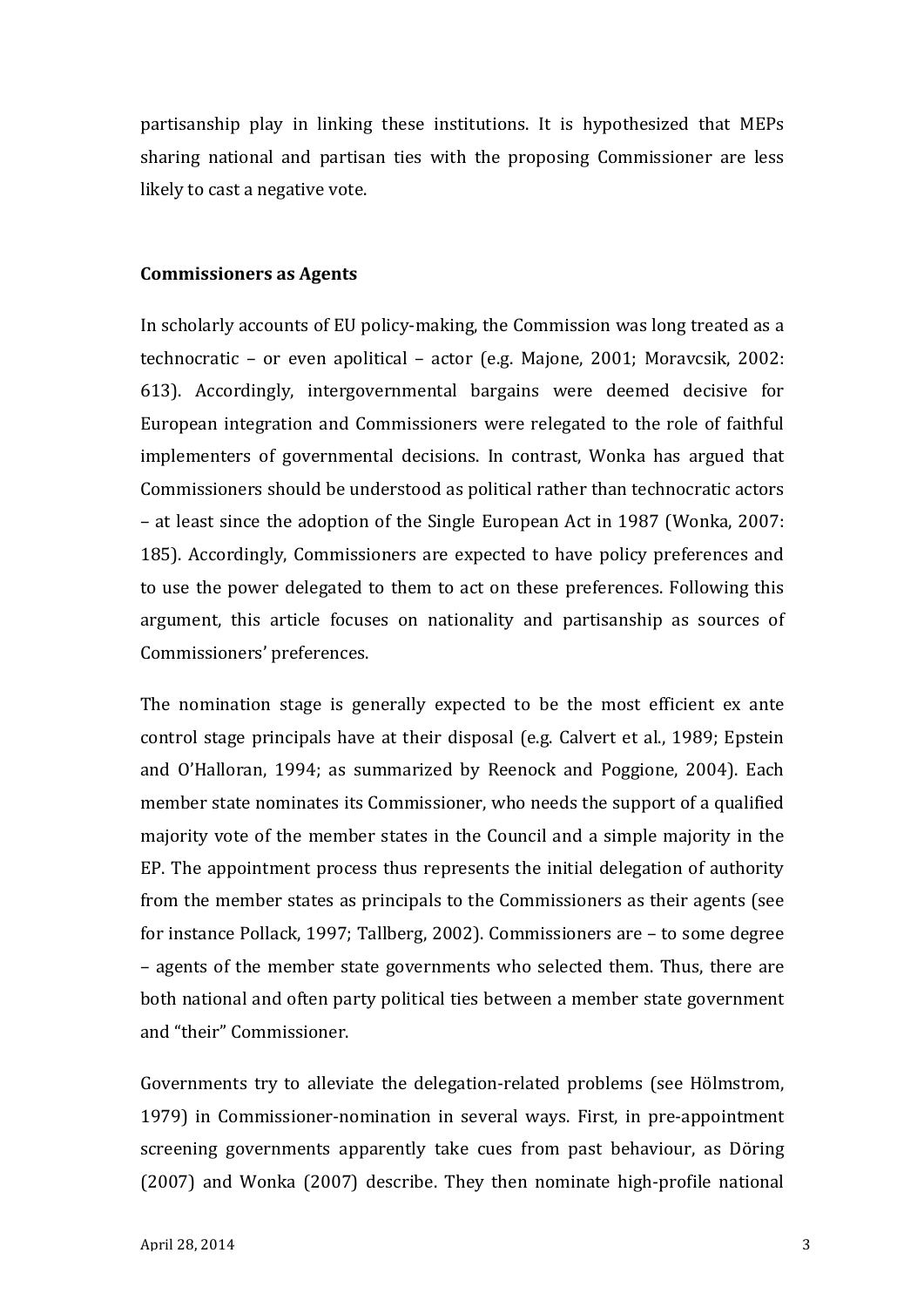politicians who are members of a governing party  $-$  increasingly so as the Commission's role as legislative agenda-setter was strengthened throughout the various Treaty reforms (see Crombez and Hix, 2011). By using their possibility of pre-appointment screening and nominating candidates with a public track record, the Council's behaviour thus conforms to the expectations of the principal-agent literature. Second, also after appointment, the principals have their set of 'sticks' available to control their agents. Here, career prospects are assumed to play an especially significant role, which has become increasingly important over time as a Commissioner-post is no longer necessarily the last career step (see Vaubel et al., 2012).

It is assumed that Commissioners do not have the capacities to closely monitor the actions of their colleagues (cf. Laver and Shepsle, 1996, 1999; Martin and Vanberg, 2005). Due to this lack of oversight, the responsible Commissioner has Commission-internal agenda-setting power  $-$  he or she thus enjoys 'ministerial discretion' within his or her portfolio (Hörl et al., 2005; Wonka, 2008: 68). However, as the Council and the EP are essential for policies to be adopted, the extent to which Commissioners can act independently is limited. The Commission needs to be sensitive to the preferences of these institutions, to formulate legislative proposals that have a good chance of adoption (Crombez, 1997; Leuffen and Hertz, 2010; Steunenberg, 1994; Tsebelis and Garrett, 2000).

Overall, I argue that there are national and party political links between Commissioners and the member state governments that nominated them. Commissioners are expected to have preferences based on their national background and partisan affiliation. The primarily responsible Commissioner strategically uses the discretion s/he enjoys in the College of Commissioners to influence the formulation of legislative proposals in line with these preferences – while ensuring that the proposal is acceptable to the other veto players in the legislative process. Thus, we should expect MEPs sharing these preferences to vote in favour of that Commissioner's proposals.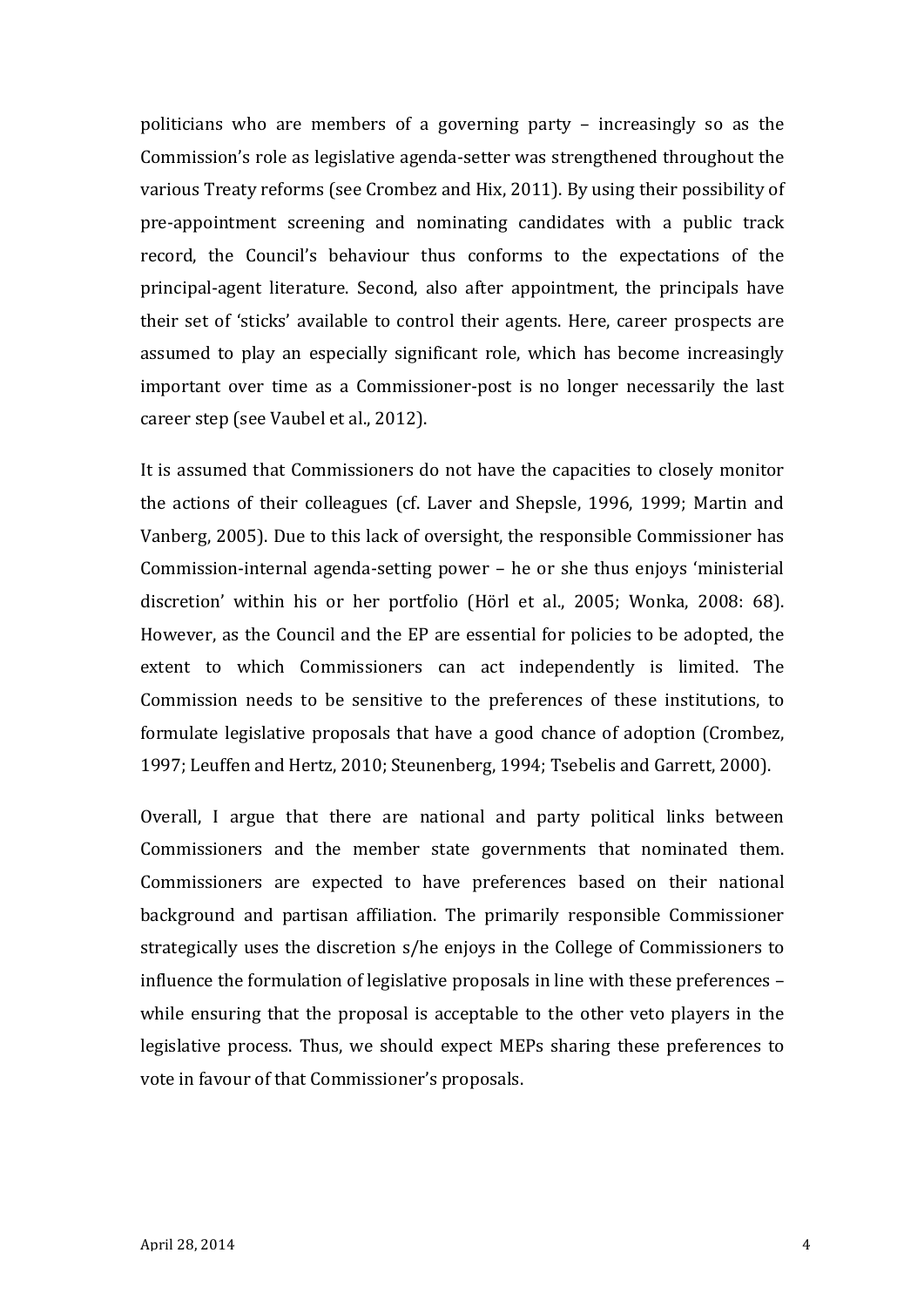#### **The Influence of Commissioner Characteristics in the Legislative Process**

Because of the nomination procedure, it is reasonable to assume that the ties between a Commissioner and his or her home country are stronger than the ties with the other member states. Even though Commissioners are formally the agents of all member states it is their home country that is responsible for choosing nominees without outside interference. Even if a nominee is rejected during the process, no other actor is in a position to propose an alternative candidate. This would suggest that a legislative proposal from a Commissioner is, on average, more sensitive to the interests of his or her home country than to those of any other country. Accordingly, the policy content of proposals Commissioners make is expected to generally be in line with the preferences of the Commissioner's home country so that MEPs coming from the same member state are expected to hardly contest proposals coming from their 'own' Commissioner.

*Hypothesis 1 (National Perspective)*: Legislative proposals are less likely to be contested by MEPs that come from the same member state as the proposing Commissioner.

Furthermore, shared partisan ties are expected to ease cooperation during the Commission's term in office. It is generally assumed that persons sharing partisan affiliations also have similar preferences. This could be due to either of two processes. First, a set of preferences could induce individuals to join a specific party that is then accordingly composed of like-minded people. Second, regardless of why a person joined a party, parties are deemed to be most effective when acting cohesively. Electorally, this makes for a recognizable 'brand name' (e.g. Cox and McCubbins, 1993); and in the legislative process, parties reduce the transaction costs involved in policy-making (Aldrich, 1995). While the party label is certainly valuable in the national context, its value at the European level is more diffuse (as discussed by Lindberg et al., 2008). Still, being a member of the same 'party family' signals shared preferences and thus promises ready cooperation.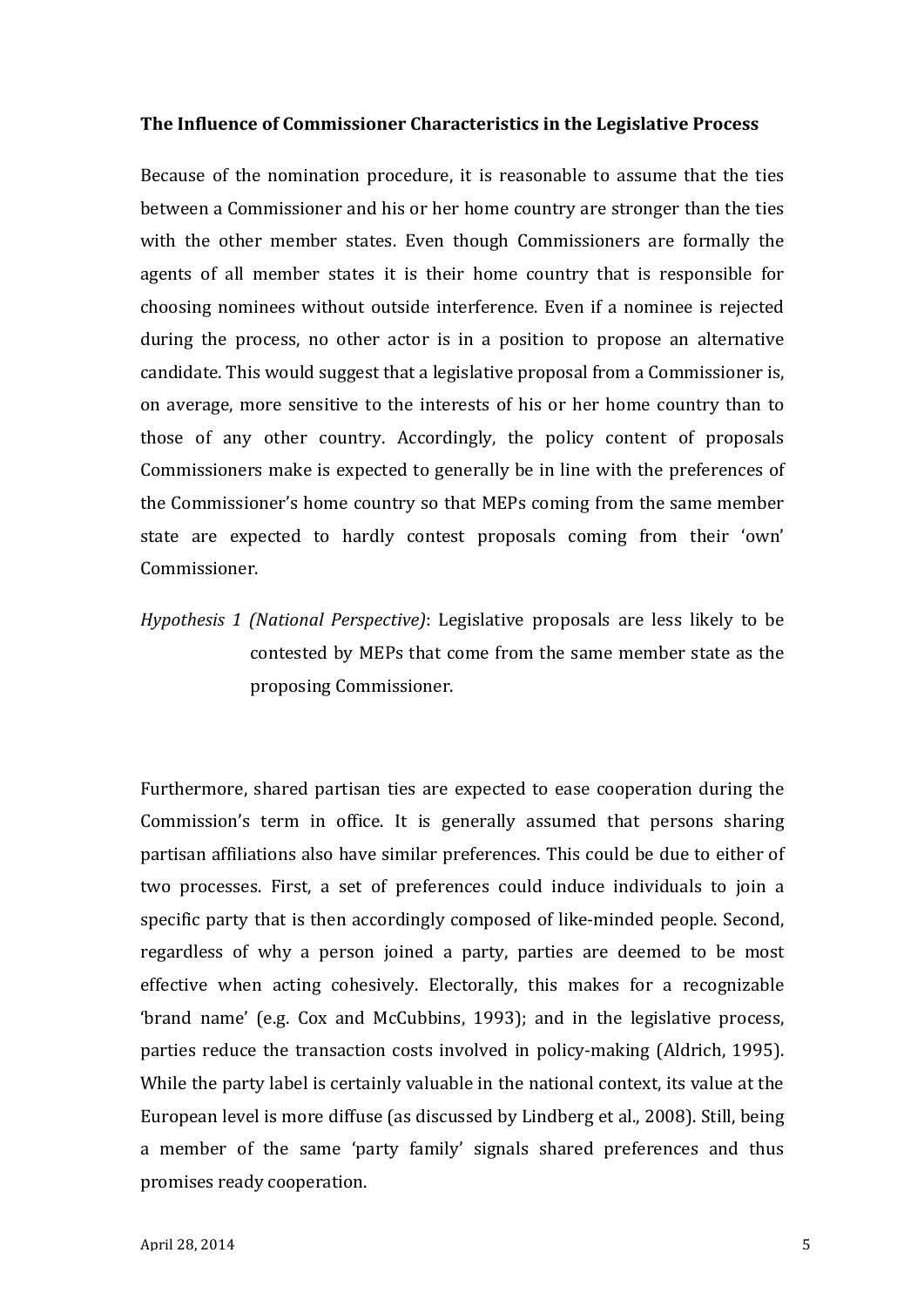Furthermore, after the resignation of the Santer Commission, the agency design was adapted upgrading the role of the European Parliament in the nomination process. Since 1999 new Commissioners are obliged to inform the EP about their policy goals and the scrutinizing process in the EP is reported to have become more intense than before (Kassim and Menon, 2004: 90). As a result, the principals gain additional information concerning their prospective agents. Wonka  $(2007)$  shows that the proportion of Commissioners being a member of one of the governing parties markedly increased after the Santer Commission and that also  $-$  albeit to a lesser extent  $-$  more politically visible persons were appointed. It thus seems clear that the nomination process has been tightened after the negative experience governments had with the Santer Commission. Consequently, it can be expected that the extra care given to selecting good agents in the nomination process pays dividends during the legislative process.

# *Hypothesis 2 (Partisan Perspective)*: Legislative proposals are less likely to be contested by MEPs that share partisan ties with the proposing Commissioner.

To summarize, the primarily responsible Commissioner is expected to use his or her agenda-setting power to formulate legislative proposals in line with his or her policy preferences. This discretion is limited by the other actors involved in the legislative process – with this article focusing on the European Parliament. By anticipating the preferences of these actors, Commissioners seek to formulate realistically 'adoptable' proposals – with shared nationality and partisanship expected to indicate shared preferences. MEPs sharing such ties with the proposing Commissioner are thus expected to have a lower likelihood of casting a contesting vote than MEPs not sharing such ties.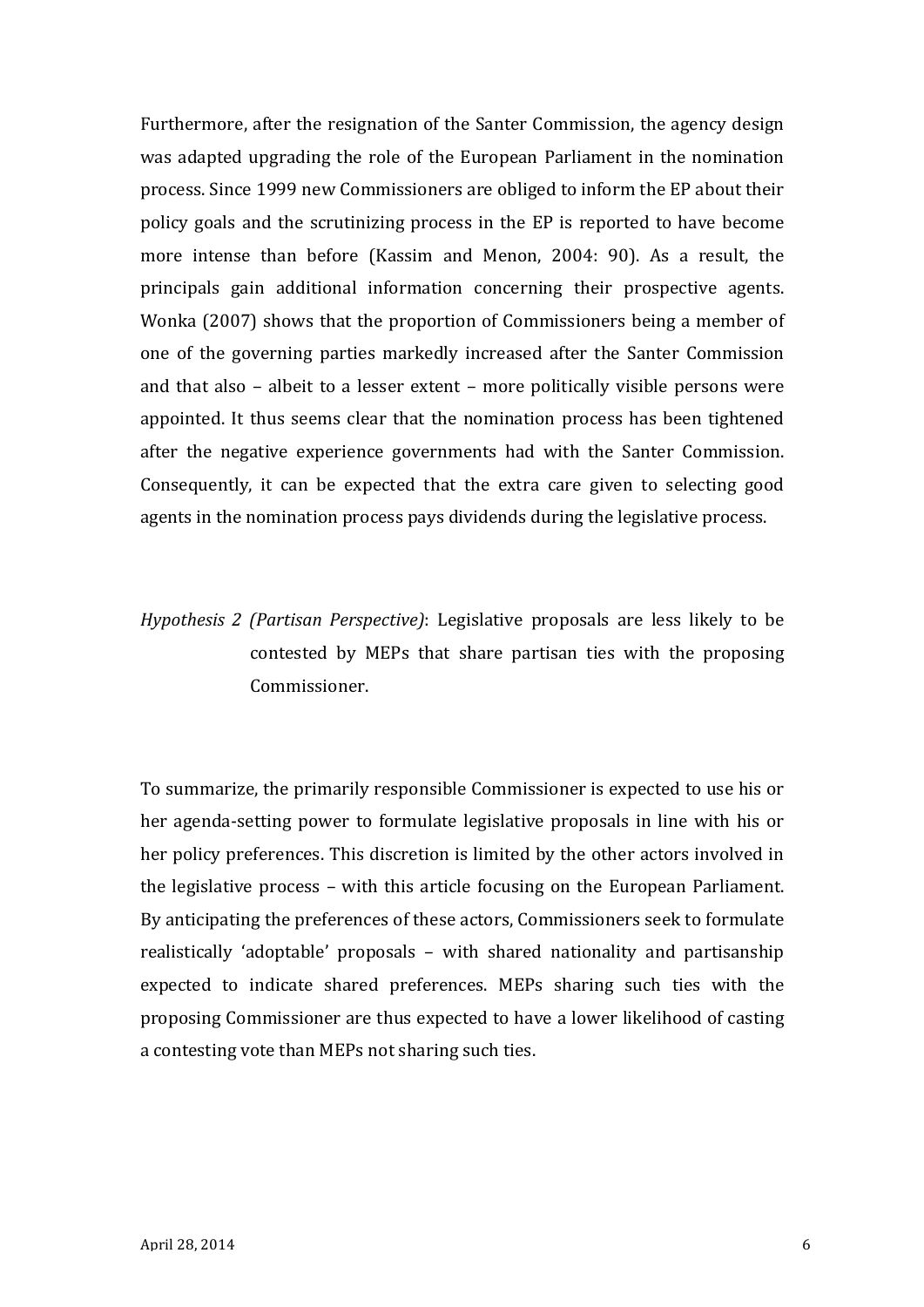#### **Voting in the European Parliament**

Research on voting in the EP mostly uses roll-call votes, i.e. votes in which an MEP's vote is registered as opposed to secret voting. Previous research found that voting in the EP is predominantly structured along ideological lines, while nationality plays a minor role (e.g. Hix and Noury, 2009; Hix, 2002). The question that many analyses of EP-voting are then pursuing is whether national parties or the transnational party groups that are formed inside the EP exert more influence. While the former mostly control and organize the national election campaigns, the latter control important resources within the EP. When analysing the votes cast in 1999 and 2000, Hix  $(2002)$  found national parties to be more important in determining MEP voting behaviour than transnational parties. This is especially so if national parties can tightly control their MEPs (Hix, 2004) and if the chances of re-election depend on national parties (Faas, 2003). When in doubt, MEPs rather vote with their national party than with the transnational party group, although there often is a 'grand coalition' between the socialist and Christian democratic party groups (cf. Kreppel, 2002: 161).

With regard to inter-institutional coalition building and the role political parties play in linking the Council and the EP, Hagemann and Høyland  $(2010: 829)$  show that "disagreement in the Council spills over into disagreement inside the Parliament." That is, if the vote in the Council was divided, it is more likely that also EP-voting is divided along ideological lines, i.e. that the 'grand coalition' breaks down. Likewise, Mühlböck (2013) finds that voting cohesion across institutions is mostly due to an overarching consensus. According to her analysis, the European Party Group exerts more influence on the voting behaviour of a member of the EP than the voting behaviour of that member's minister in the Council (Mühlböck, 2013: 580) – the partisan ties between the institutions thus seem stronger than the national ties.

Overall, there is some evidence that political parties shape voting behaviour in the Council and that they also provide for linkages between the Council and the EP, while national ties between the institutions seem weak. However, when linking Council voting to Commissioner characteristics, nationality takes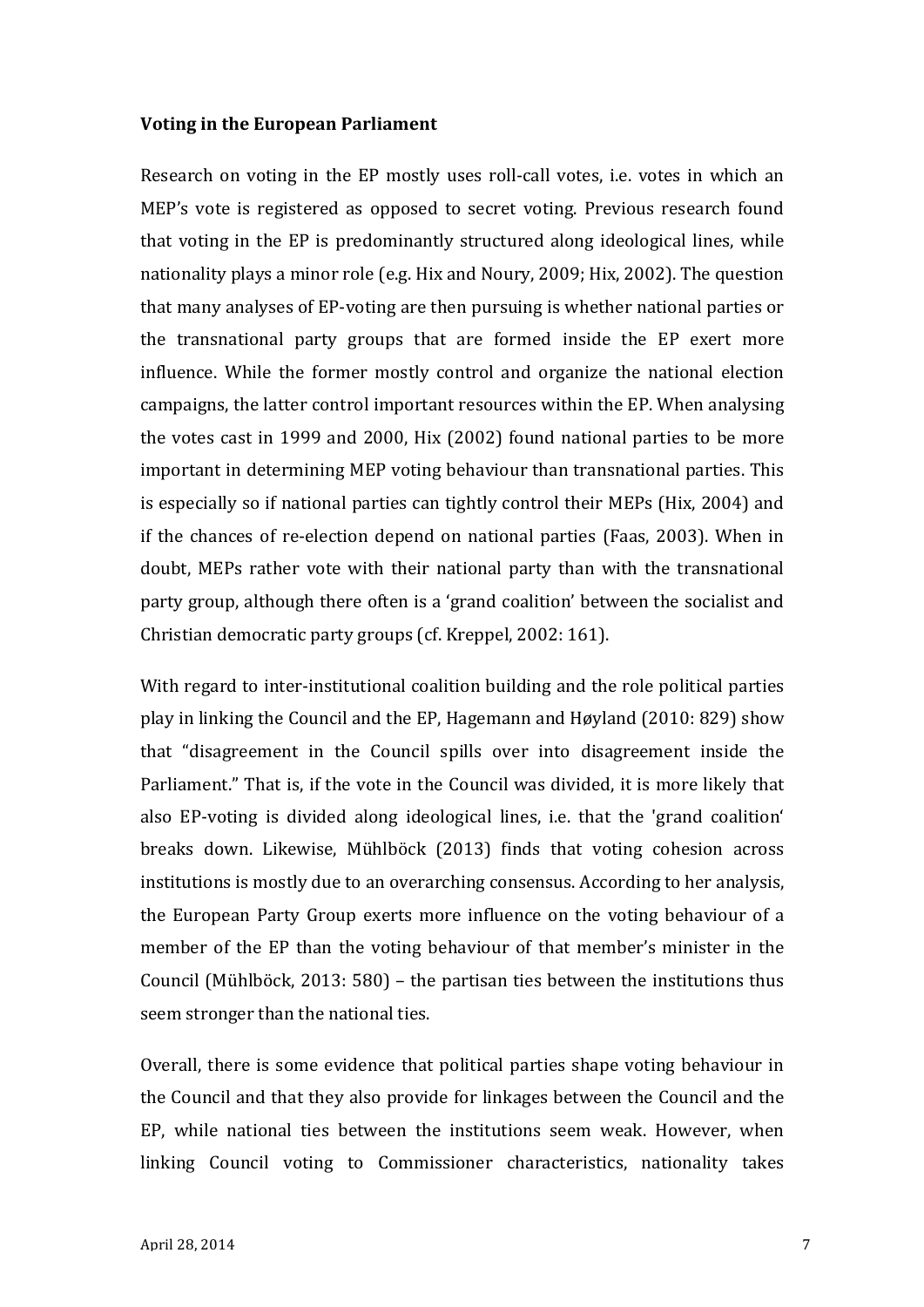precedence over partisanship in decreasing the likelihood of contestation (Killermann, 2014). This paper mirrors the previous analysis by looking at the impact of shared national and partisan ties between the proposing Commissioner and the voting MEP on an MEP's vote choice.

## **The Dataset**

This study uses roll call voting data from the  $6<sup>th</sup>$  (2004-2009) and  $7<sup>th</sup>$  (2009-2014) European Parliament. While being aware of the discussions that roll call votes are a non-random sample of all votes cast in the EP (see for instance Hoyland, 2010; Hug, 2010), these are the votes that provide the information necessary to code the independent variables of interest. That is, whether the voting MEP (a) comes from the same member state as the proposing Commissioner ('country match') and (b) is a member of the same party group as the Commissioner's national party ('party match'). As this analysis focuses on the linkages provided by nationality and partisanship in the legislative process, only votes on legislative proposals will be included. In addition to the 'country match' and 'party match' variables, the analysis controls for whether the voting MEP comes from one of the member states that joined the EU from 2004 onwards and also for the member state's budgetary status as a measure of that state's material interest (cf. Bailer et al., 2010; Hix and Noury, 2009). The vote-choice of MEPs will be analyzed using multilevel logistic regression, taking proposal-level and member state-level factors into account.

[*Preliminary results are expected to be included in the presentation.*]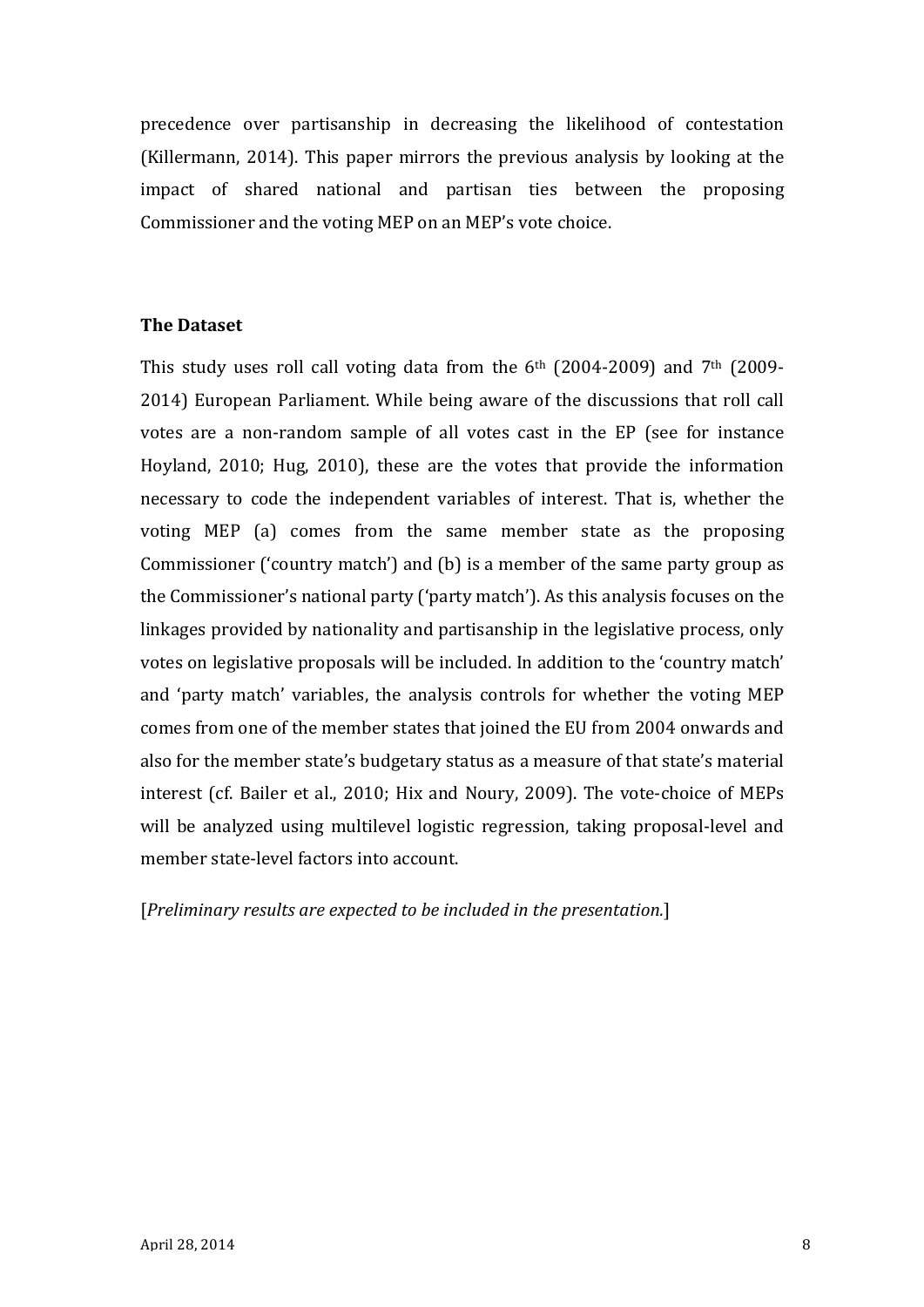## **References**

- Aldrich JH (1995) *Why Parties? The Origin and Transformation of Political Parties in America*. Page BI (ed.), *American politics and political economy series*, American Politics and Political Economy Series, Chicago, University of Chicago Press.
- Bailer S, Mattila M and Scheider G (2010) Money Makes the EU Go Round : The Objective Foundations of Conflict in the Council of Ministers. In: *Annual Meeting of the American Political Science Association*, Washington D.C., pp. 1– 25.
- Beunderman M (2004) High-Level Socialist Group to Prepare Next Commission's Agenda. *euobserver.com*. Available from: http://euobserver.com/institutional/16651 (accessed 10 December 2012).
- Calvert RL, McCubbins MD and Weingast BR (1989) A Theory of Political Control and Agency Discretion. *American Journal of Political Science*, 33(3), 588–611.
- Commission (2005) Commission Work Programme for 2005. Available from: http://eurlex.europa.eu/LexUriServ/LexUriServ.do?uri=COM:2005:0015:FIN:EN:PDF  $(accessed 13$  June  $2012$ ).
- Cox GW and McCubbins MD (1993) *Legislative Leviathan: Party Government in the House, party government in the House, California series* on social choice and political economy, Berkeley, University of California Press.
- Crombez C (1997) Policy Making and Commission Appointment in the European Union. *Aussenwirtschaft*, 52(1-2), 63–82.
- Crombez C and Hix S (2011) Treaty reform and the Commission's appointment and policy-making role in the European Union. *European Union Politics*, SAGE Publications, 12(3), 291-314.
- Döring H (2007) The Composition of the College of Commissioners: Patterns of Delegation. *European Union Politics*, 8(2), 207-228.
- Epstein D and O'Halloran S (1994) Administrative Procedures, Information, and Agency Discretion. American Journal of Political Science, 38(3), 697-722.
- Faas T (2003) To defect or not to defect ? National, institutional and party group pressures on MEPs and their consequences for party group cohesion in the European Parliament. *European Journal of Political Research*, 42(6), 841– 866.
- Goldirova R (2008) Verheugen Maintains Distance from EU Car Emission Plans. euobserver.com, Available from: http://euobserver.com/economic/25453 (accessed 10 December 2012).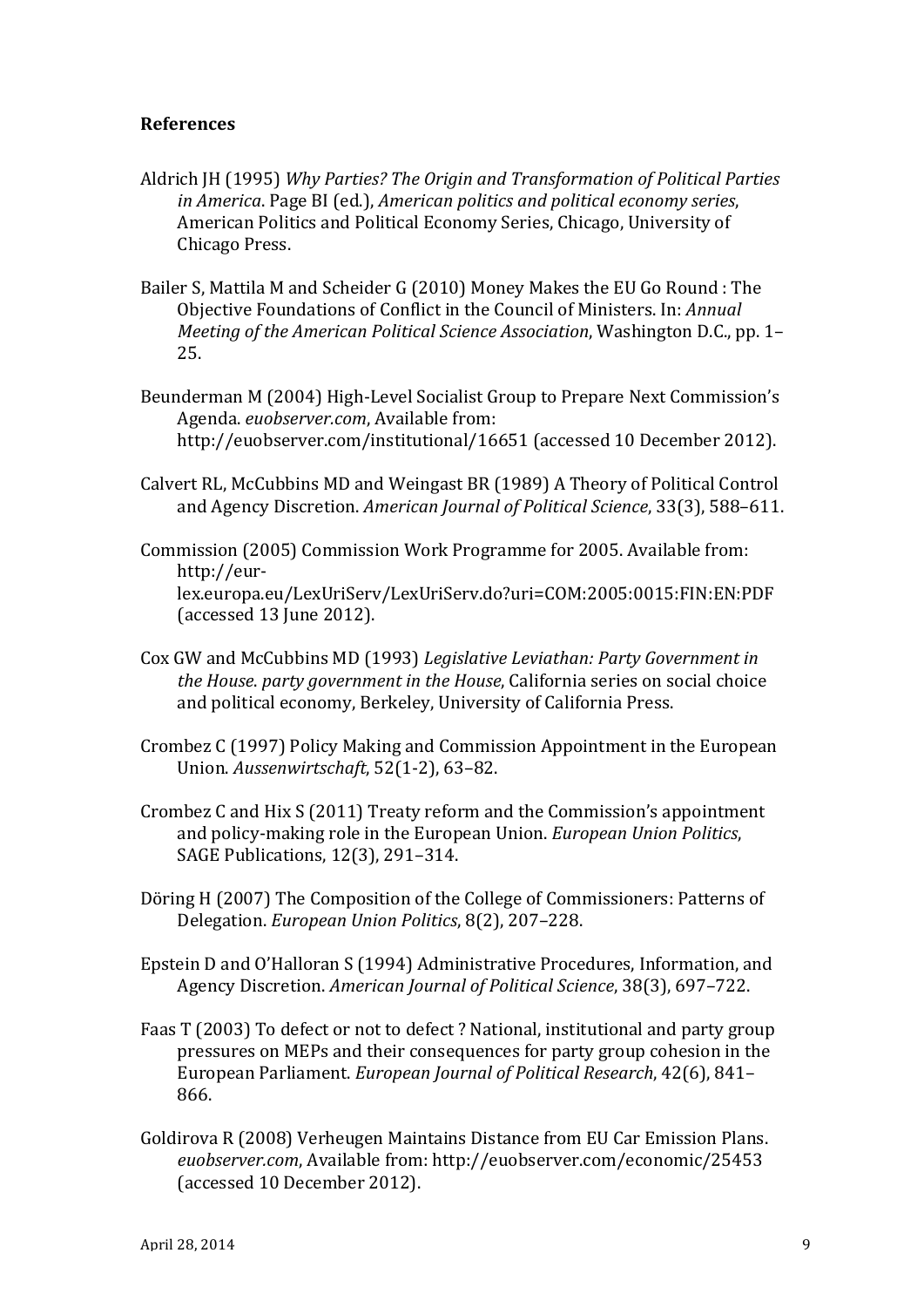- Hagemann S and Høyland B (2010) Bicameral Politics in the European Union. *JCMS: Journal of Common Market Studies, 48(4), 811-833.*
- Hix S (2002) Parliamentary Behaviour with Two Principals: Preferences, Parties, and Voting in the European Parliament. American Journal of Political Science, 46(3), 688–698.
- Hix S (2004) Electoral institutions and legislative behavior: explaining voting defection in the European Parliament. *World Politics*, 56(2), 194-223.
- Hix S and Noury A (2009) After Enlargement: Voting Patterns in the Sixth European Parliament. *Legislative Studies Quarterly*, 34(2), 159-174.
- Hölmstrom B (1979) Moral Hazard and Observability. The Bell Journal of *Economics*, 10(1), 74-91.
- Hörl B, Warntjen A and Wonka A (2005) Built on Quicksand? A Decade of Procedural Spatial Models on EU Legislative Decision-Making. *Journal of European Public Policy*, 12(3), 592–606.
- Hoyland B (2010) Procedural and party effects in European Parliament roll-call votes. *European Union Politics*, 11(4), 597-613.
- Hug S (2010) Selection Effects in Roll Call Votes. *British Journal of Political Science*, 40(1), 225-235.
- Kassim H and Menon A (2004) EU Member States and the Prodi Commission. In: Dimitrkakopoulos DG (ed.), *The Changing European Commission*, Manchester, Manchester University Press, pp. 89-104.
- Killermann  $K(2014)$  Loose ties or strong bonds? The effect of a Commissioner's nationality and partisanship on voting in the Council of Ministers. In: *Spring* Conference of the Swedish Network for European Studies, Brussels.
- Kreppel A (2002) *The European Parliament and Supranational Party System. A Study* in Institutional Development. Cambridge, Cambridge University Press.
- Laver M and Shepsle KA (1996) *Making and Breaking Governments*. Cambridge, Cambridge University Press.
- Laver M and Shepsle KA (1999) Government Accountability in Parliamentary Democracy. In: Przeworski A, Stokes SC, and Manin M (eds), *Democracy*, *Accountability, and Representation, Cambridge, Cambridge University Press,* pp. 279–296.
- Leuffen D and Hertz R  $(2010)$  If Things Can Only Get Worse: Anticipation of Enlargement in European Union Legislative Politics. *European Journal of Political Research*, 49(1), 53–74.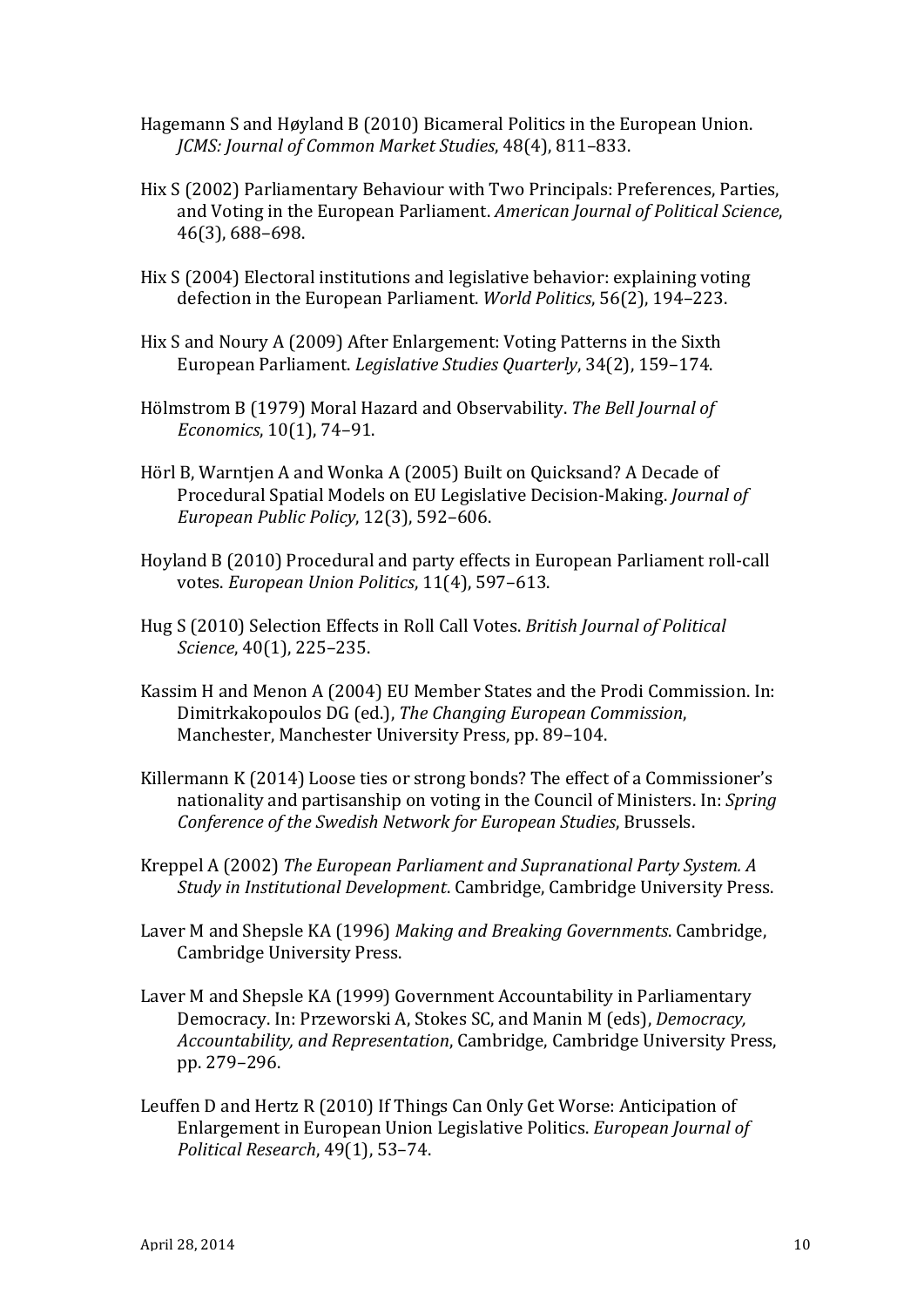- Lindberg B, Rasmussen A and Warntjen A (2008) Party politics as usual? The role of political parties in EU legislative decision-making. *Journal of European Public Policy*, 15(8), 1107–1126.
- Majone G (2001) Two Logics of Delegation: Agency and Fiduciary Relations in EU Governance. *European Union Politics*, 2(1), 103-122.
- Martin LW and Vanberg G (2005) Coalition Policymaking and Legislative Review. *American Political Science Review*, 99(1), 93–106.
- Moravcsik A (2002) In Defence of the " Democratic Deficit ": Reassessing Legitimacy in the European Union. *JCMS: Journal of Common Market Studies*, 40(4), 603–624.
- Mühlböck M (2013) Linking Council and European Parliament? Voting unity of national parties in bicameral EU decision-making. *Journal of European Public Policy*, 20(4), 571-588.
- PES (2004) *Growing Stronger Together Manifesto of the Party of Euroepan Socialists for the June 2004 European Parliament Elections.* Available from: http://www.pes.org/system/files/images/downloads/Manifesto\_2004\_EN. pdf.
- Pollack MA (1997) Delegation, agency, and agenda setting in the European Community. *International Organization*, 51(1), 99-134.
- Reenock C and Poggione S (2004) Agency Design as an Ongoing Tool of Bureaucratic Influence. *Legislative Studies Ouarterly*, 29(3), 383-406.
- Steunenberg B (1994) Decision Making Under Different Institutional Arrangements: Legislation by the European Community. *Journal of Institutional and Theoretical Economics*, 150(4), 642–669.
- Tallberg I (2002) Delegation to Supranational Institutions: Why, How, and with What Consequences? West European Politics, 25(1), 23-46.
- Tsebelis G and Garrett G (2000) Legislative Politics in the European Union. *European Union Politics*, 1(1), 9-36.
- Vaubel R, Klingen B and Müller D (2012) There is life after the Commission: An empirical analysis of private interest representation by former EUcommissioners, 1981–2009. *The Review of International Organizations*, 7(1), 59–80.
- Willis A (2010) National Interest Creation Tension in EU Commission. euobserver.com, Available from: http://euobserver.com/institutional/30973 (accessed 10 December 2012).